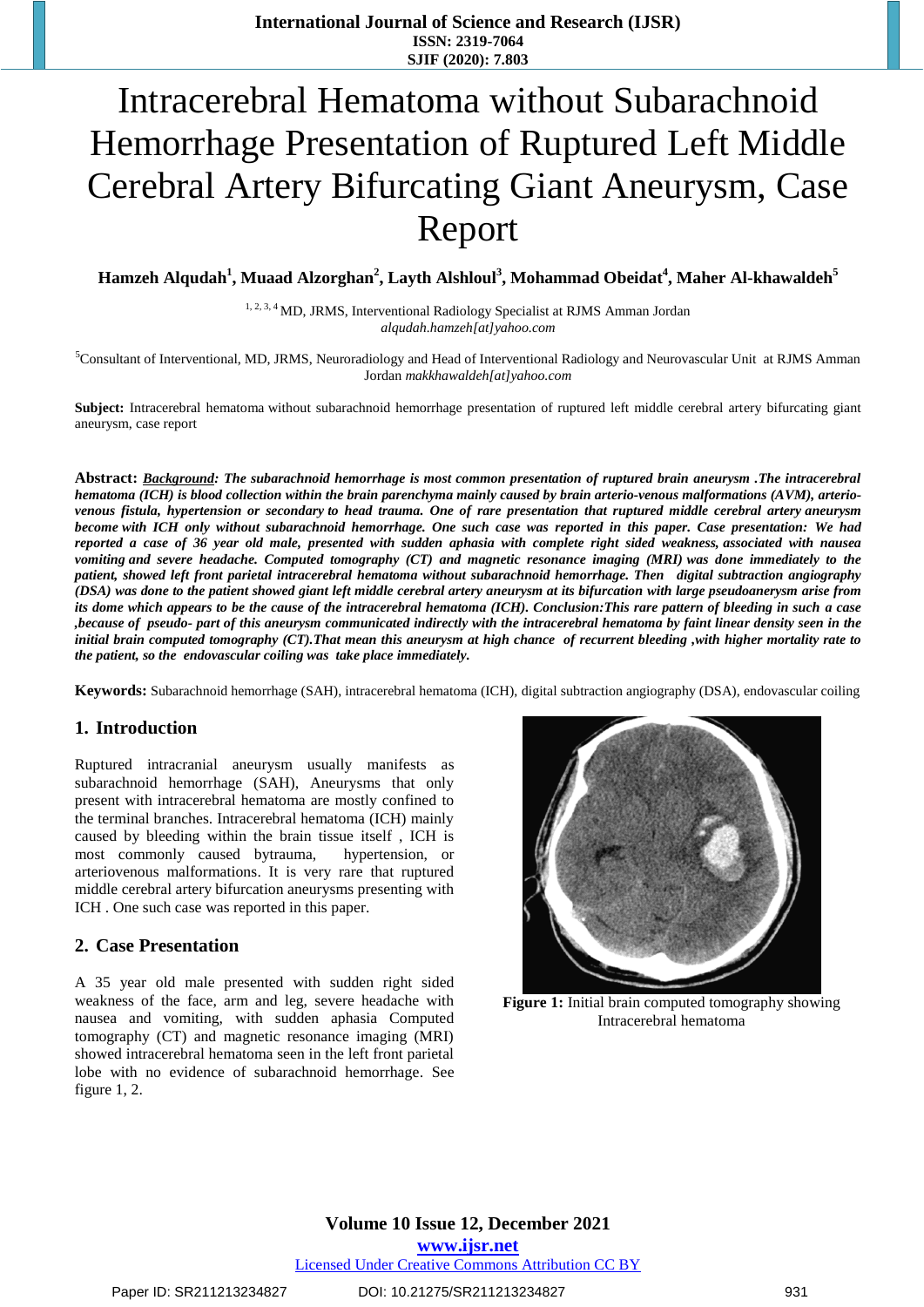#### **International Journal of Science and Research (IJSR) ISSN: 2319-7064 SJIF (2020): 7.803**



**Figure 2:** Brain MRI showing Intracerebral hematoma

T2WI MRI showed left middle cerebral artery aneurysm with psudopart see figure 3.

Diagnostic angiogram Left internal carotid artery digital subtraction angiography (DSA) showed giant left middle cerebral artery bifurcation aneurysm with large false part revealed to be the cause of the intracerebral hematoma (ICH) See figure 4.



**Figure 3**



**Figure 4**

Figure 4 Left internal carotid artery digital subtraction angiography (DSA) showed giant left middle cerebral artery bifurcation aneurysm with large false part.

unique bleeding pattern was due to the projection of the false part of the aneurysm which showed on brain CT as faint hyperintensity seen in the left cerebral hemisphere that connecting with mentioned above intracerebral hematoma by linear density. See figure 5.



**Figure 5**

#### **3. Procedure**

This mean that this aneurysm at high risk of rebleeding , so endovascular coiling was done immediately ,see figure 6. Endovascular coiling in such case , is very difficult because at the neck of the aneurysm the MCA branches arise ,and beside the high risk of bleeding from its false part during procedure .see figure 7.

**Volume 10 Issue 12, December 2021 www.ijsr.net**

Licensed Under Creative Commons Attribution CC BY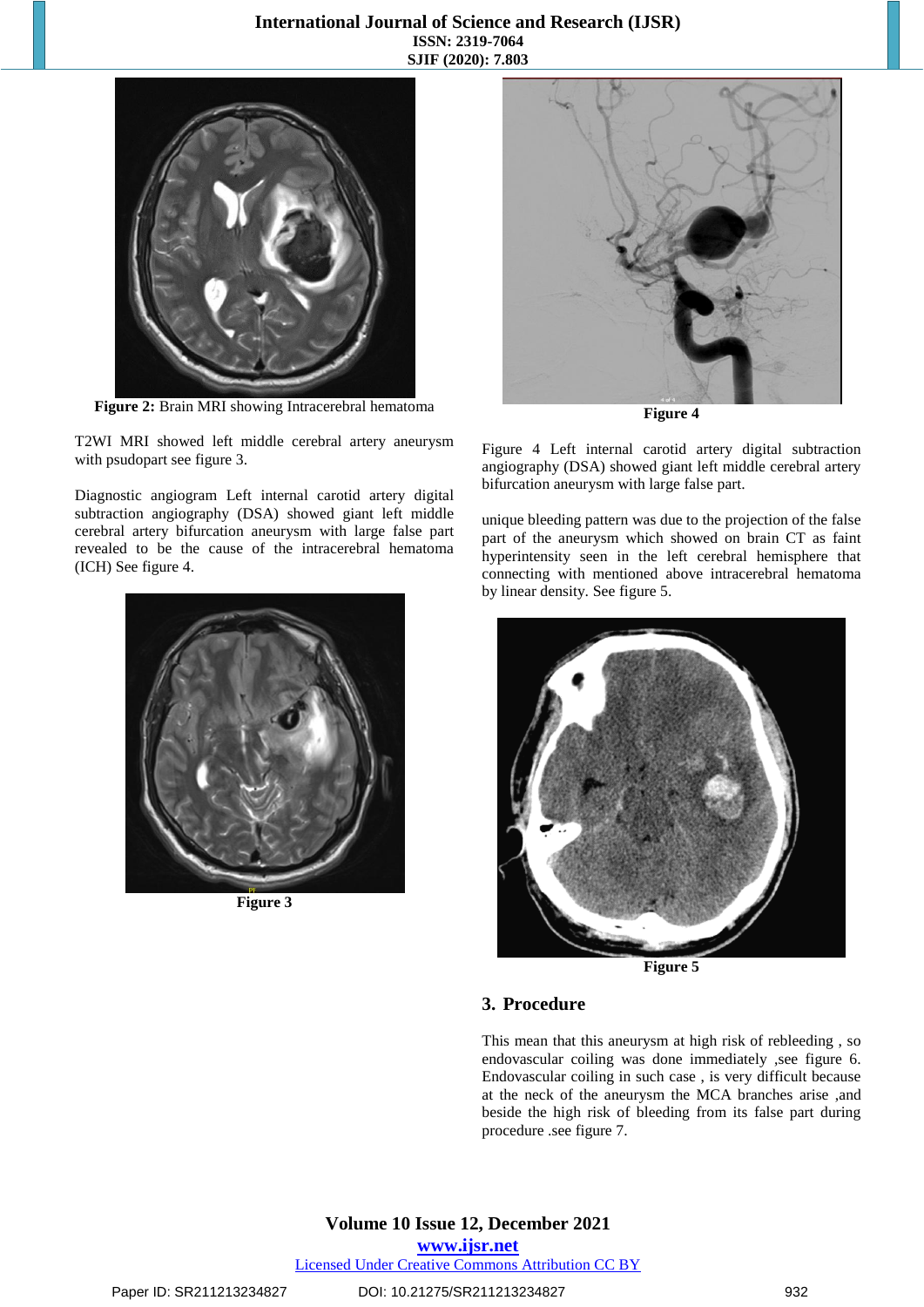#### **International Journal of Science and Research (IJSR) ISSN: 2319-7064 SJIF (2020): 7.803**



**Figure 6 (a)**



**Figure 6 (b): Figure 6 (a), (b):** Endovascular management by coiling take place because it carry high risk of rebleeding.



**Figure 7:** Angiogram post coiling

#### **4. Discussion**

The intracranial blood supply can be divided into anterior and posterior circulation based on the brain anatomy. The anterior circulation mainly refers to the intracranial carotid artery system, while the posterior circulation mainly refers to the vertebrobasilar system. These intracranial arteries are distributed on the bottom surface of the brain and are also located in the subarachnoid space Most aneurysms originate from the site of the intracranial main artery, which gives rise to branches such as the top of the basilar artery, the anterior communicating artery complex, the originating part of the posterior communicating artery and the middle cerebral artery bifurcation. These sites are located in the subarachnoid space; ruptured aneurysms in these sites manifest as subarachnoid hemorrhages (SAHs). Therefore, the presentation of SAH is a typical imaging finding of ruptured intracranial aneurysms The major reason for the formation of intracerebral hematoma is that some arteries run through the deep fissures after branching from the main artery, such as the M1-M3 segment of the middle cerebral artery in the lateral fissure and the A2-A5 segment of the anterior cerebral artery in the inter-hemispheric fissure. If aneurysms form in these sites, bleeding is difficult to diffuse in the subarachnoid space in a short period of time due to the deep location of the aneurysm. In addition to the occurrence of SAH, a hematoma will form at the site of the aneurysm.

# **5. Case Highlights**

- Intracerebral hematoma (ICH) mainly caused by bleeding within the brain tissue itself , ICH is most commonly caused by hypertension, arteriovenous malformations, or head trauma.
- SAH is the typical manifestation of a ruptured aneurysm.
- Therefore, regardless of whether SAH is accompanied by intracerebral hemorrhage, CTA or DSA is required to rule out aneurysm.
- Ruptured aneurysms can cause SAH or SAH with intracerebral hematoma. However, signs of SAH may be absent in ruptured aneurysms that originate from certain unique sites.
- Immediate coiling in aneurysm manifested with ICH without SAH because the high risk of rebleeding , because the unique bleeding pattern was due to the projection of the false part of the aneurysm in the brain parenchyma.

# **References**

- [1] Jabbarli R, Reinhard M, Roelz R, Shah M, Niesen WD, Kaier K, Taschner C, Weyerbrock A and Van Velthoven V. Intracerebral hematoma due to aneurysm rupture: are there risk factors beyond aneurysm location? Neurosurgery 2016; 78: 813-20
- [2] Fukuda H, Hayashi K, Moriya T, Nakashita S, Lo BW and Yamagata S. Intrasylvian hematoma caused by ruptured middle cerebral artery aneurysms predicts recovery from poor-grade subarachnoid hemorrhage. J Neurosurg 2015; 123: 686-692.

# **Volume 10 Issue 12, December 2021**

**www.ijsr.net**

Licensed Under Creative Commons Attribution CC BY

#### Paper ID: SR211213234827 DOI: 10.21275/SR211213234827 933